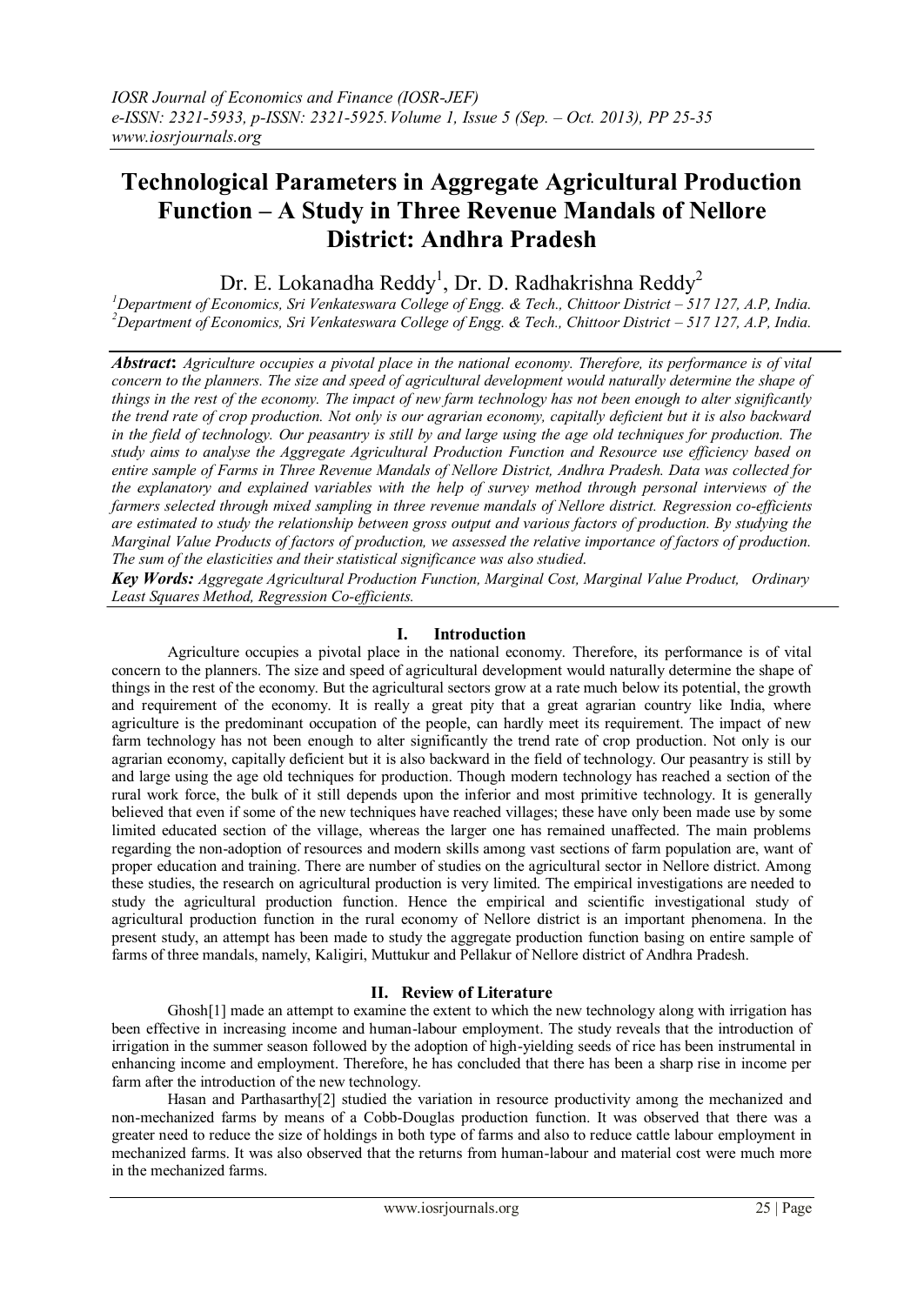Krishna Mohan[3] analyzed the impact of new technology on agrarian structure and agricultural production in the state of Andhra Pradesh. He has concluded that the performance of new technology in the state can be described as something between the extravagant promises of early promoters and gloom to critics. He has pointed out; the new technology has increased food production at the same time it has failed in increasing the percapita availability of food grains.

Singh[4] studied the resource allocation on the farms of Eastern Uttar Pradesh on the basis of competitive market criteria. He calculated the marginal productivity of inputs, by fitting the Cobb-Douglas Production Function, for selected individual crops and then aggregating the elasticity of output with respect of input. The broad conclusion, he has reached that the factors are not most economically allocated as the mean differences between the marginal products and factor cost was significantly different from zero. In order to promote the allocation efficiency of resources on farm, the author feels irrigation facility and education of farmers are essential for the introduction of new technology.

Chandrasekhar Rao's[5] study concerns the estimation of aggregate Agricultural supply response in Andhra Pradesh. He used Log-Linear Model, it is estimated by Ordinary Least Squares (OLS) method. According to this study, the regression co-efficients for terms of trade of aggregate agriculture, crop sector, food grain crops and non-food grain crops were positive and statistically non-significant whereas the regression coefficient for technology variable indicated by irrigation ratio and total factor productivity are statistically significant and far higher than those for price variables.

# **III. Objectives of Study**

The following are the objectives of the study:

- To study the Aggregate Agricultural Production Function based on entire sample of Farms in Three Revenue Mandals of Nellore District, Andhra Pradesh.
- To study the Agricultural Resource use efficiency in Three Revenue Mandals of Nellore District, Andhra Pradesh.

# **IV. Data and Methodology**

The following methodology is adopted to study the above objectives. The present study extends over Nellore district of Andhra Pradesh. A multistage random sampling design was used. We purposefully selected three mandals, Namely Kaligiri, Muttukur and Pellakur of Nellore District at the first stage and later with help of random sampling ten to twelve villages were selected from each Mandal. After the selection of villages a complete list of agricultural families was prepared. Data was collected for the explanatory and explained variables with the help of survey method through personal interviews of the farmers selected through mixed sampling for this study relating to the agricultural year 2002-2003.

## **4.1. Specification of variables**

A great deal of caution is essential in the selection, classification and aggregation of input variables used in the production process for studying resources productivity. Different researchers have classified and aggregated farm inputs in different ways suitable for their studies. Various ways of classifying and aggregating input variables in production function studies together with a brief description of variables used as explanatory variables in the present study are giving below.

#### **4.1.1. Bullock-Labour**

Preparation of farm is an important agricultural work and bullock-power have been taken as an explanatory variable by a number of writers. Chaudhari<sup>[6]</sup>, Reddy and Sen<sup>[7]</sup>, Hopper<sup>[8]</sup> and Radhakrishna<sup>[9]</sup> have used it in terms of plough unit days consisting of one pair of animal-labour day and one human-labour day comprising one plough unit. While Rajkrishna<sup>[10]</sup>, Badal and Singh<sup>[11]</sup> specified this variable in terms of bullock-labour days, Robellow and Desai[12] included a labour with a pair of bullocks. Here, we also include one human-labour to a pair of bullocks and specify them in value terms. This done with the help of accounting prices.

#### **4.1.2. Human-Labour**

Human-labour too, has been used as an explanatory variable in the estimation of production functions either in physical units of time or in value of terms. Shan[13] and Goyal[14] used all human labour while, Hopper[8] and Mathur[15] used all human-labour except those associated with plough unit in value terms. Sharma and Sharma[16], Hanumantha Rao[17], Rajkrishna[10], Singh[18] and Eswara Prasad[19] have used all human-labour in terms of man-days. We also include human-labour as an explanatory variable but from it exclude those labourers who are engaged in traditional irrigation work and are associated with bullock units. Variable is specified in terms of rupees.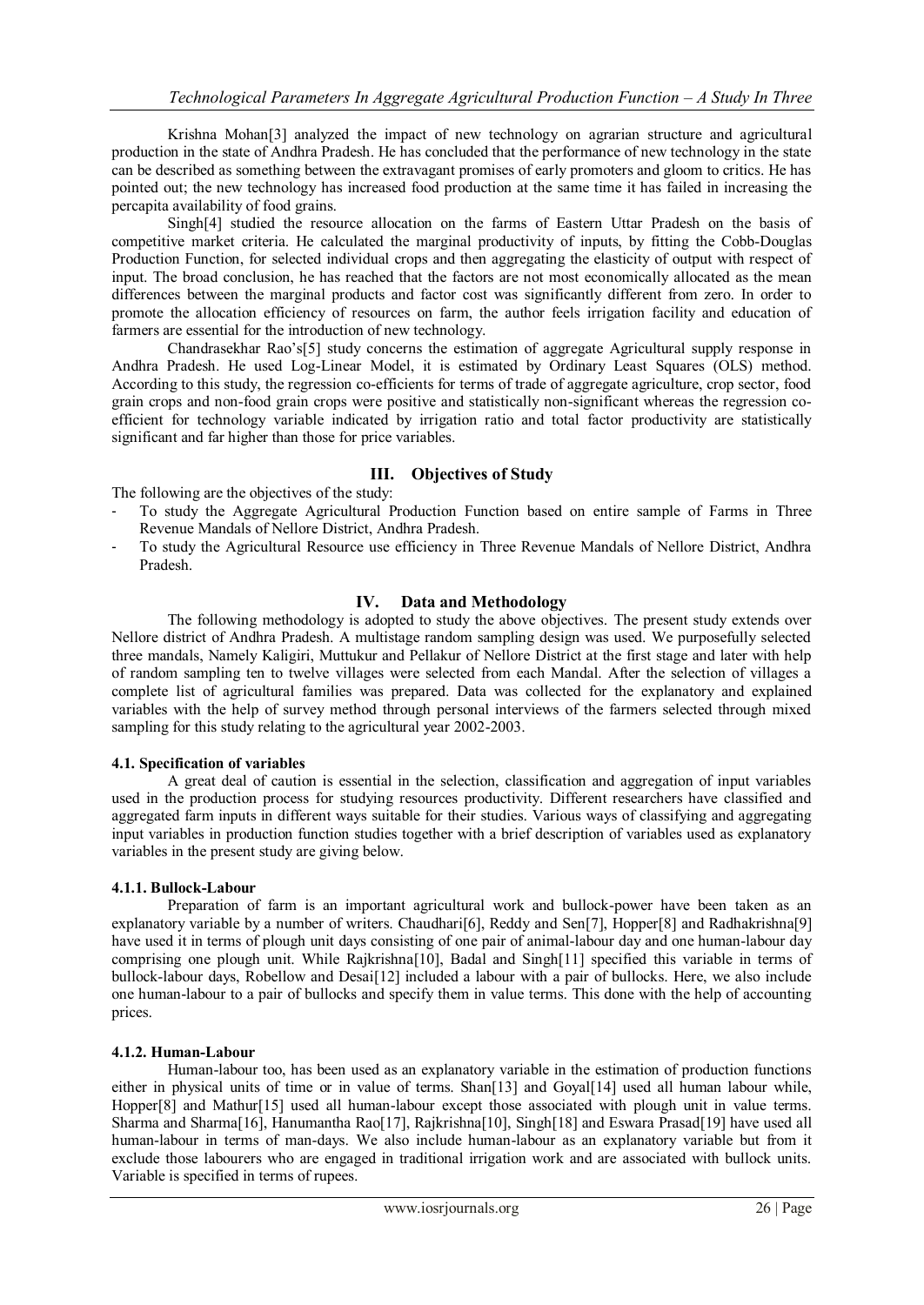## **4.1.3. Seeds**

A few writers have used seeds as explanatory variable in their functions. Prasad[20], Debnarayan Sarker and Sudptia De[21] used seeds as a separate explanatory variable in his study terms of expenditure on seeds. We also include seeds in our functions, the prices of seeds are determined at the prevailing market price of the seeds at the seeding time.

## **4.1.4. Irrigation**

Assured and effective irrigation which has been one of the most important factors in the production function studies. Rajkrishna[10], Timothy and Krishna Moorthy[22] has specified this variable in terms of expenses on irrigation. We also specify it in the same term. Expenses on irrigation include permanent of wages to labourers used in traditional system of irrigation, water charges paid to the Government for the use of state tube-wells, hire-price of the water received from private tube-wells and pumping sets. Expenses also include accounting prices for the water received from farmers own pumping sets and tube-wells.

#### **4.1.5. Fertilizer**

Fertilizer is one of the most important components in Agricultural Production. Parikh[23] and Shan[13] Mythili and Shanmugam[24] have used chemical fertilizers as separate variable, while Basak and Choudhary[25] has included manure along with chemical fertilizers as an explanatory variable. Yadav and Gangwar[26] considered various categories of chemical fertilizers as independent explanatory variables. In the present study, though category-wise chemical fertilizer is not taken, chemical fertilizers and pesticides and natural fertilizers are specified as separate variables, and taken in value terms. While expenses on chemical fertilizer are the actual expenses, help of accounting price has been taken to determine the expenses on traditional fertilizers, like seen manure, compost burnt of waste goods and cow-dewing.

## **4.1.6. Plant Protection**

Plant protection measures are included as explanatory variable. Prasad[20] and Badal and Singh[11] taken them in terms of expenditure on their use. In our study also this variable is specified in terms of actual expenditure.

## **4.1.7. Use of Dummy Variables**

Dummy variables are usually associated with qualitative variables such as region, topography, occupation, caste and the like. It is a simple and useful method of introducing such variables into the regression analysis, which would otherwise be difficult to measure on a numerical scale. Introduction of dummy variables into the regression analysis permit the separation of information on certain variables into discrete categories by assuming dummy values (0 or 1) for each of the categories. In this study we include education and information as the two non-economic explanatory variables. Education includes middle to degree level education of farmer. Information incorporates paper reading, listening to radio and contact with the agricultural and extension staff of the government.

Like specification of variables, specification of an equation showing functional relationship between inputs and output is an important aspect of production function studies. Many of the economists used the generalized Cobb-Douglas Production Function to study the relation between the inputs and output in production analysis. The following production functions have been specified for aggregate analysis.

# **5.1. Aggregate Farm Enterprises**

The following Production Functions have been formulated for the analysis of Aggregate Farm Enterprise.

**V. Model Specification**

$$
Y = a_0 X_1^{a_1} X_2^{a_2} X_3^{a_3} X_4^{a_4} X_5^{a_5} X_6^{a_6} X_7^{a_7} X_8^{a_8} X_9^{a_9} X_{10}^{a_{10}} X_{11}^{a_{11}} \longrightarrow (1)
$$

Where,

| $Y =$ Gross output including by-products of crops under on harvesting prices | (in Rs.) |
|------------------------------------------------------------------------------|----------|
| $a_0$ = Intercept                                                            |          |
| $X_1$ = Land Rent                                                            | (in Rs.) |
| $X_2$ = Bullock Labour                                                       | (in Rs.) |
| $X_3$ = Expenditure on Tractor                                               | (in Rs.) |
| $X_4$ = Human Labour                                                         | (in Rs.) |
| $X_5$ = HYV Seeds                                                            | (in Rs.) |
| $X_6$ = Irrigation                                                           | (in Rs.) |
| $X_7$ = Chemical Fertilizers                                                 | (in Rs.) |
| $X_8$ = Manures                                                              | (in Rs.) |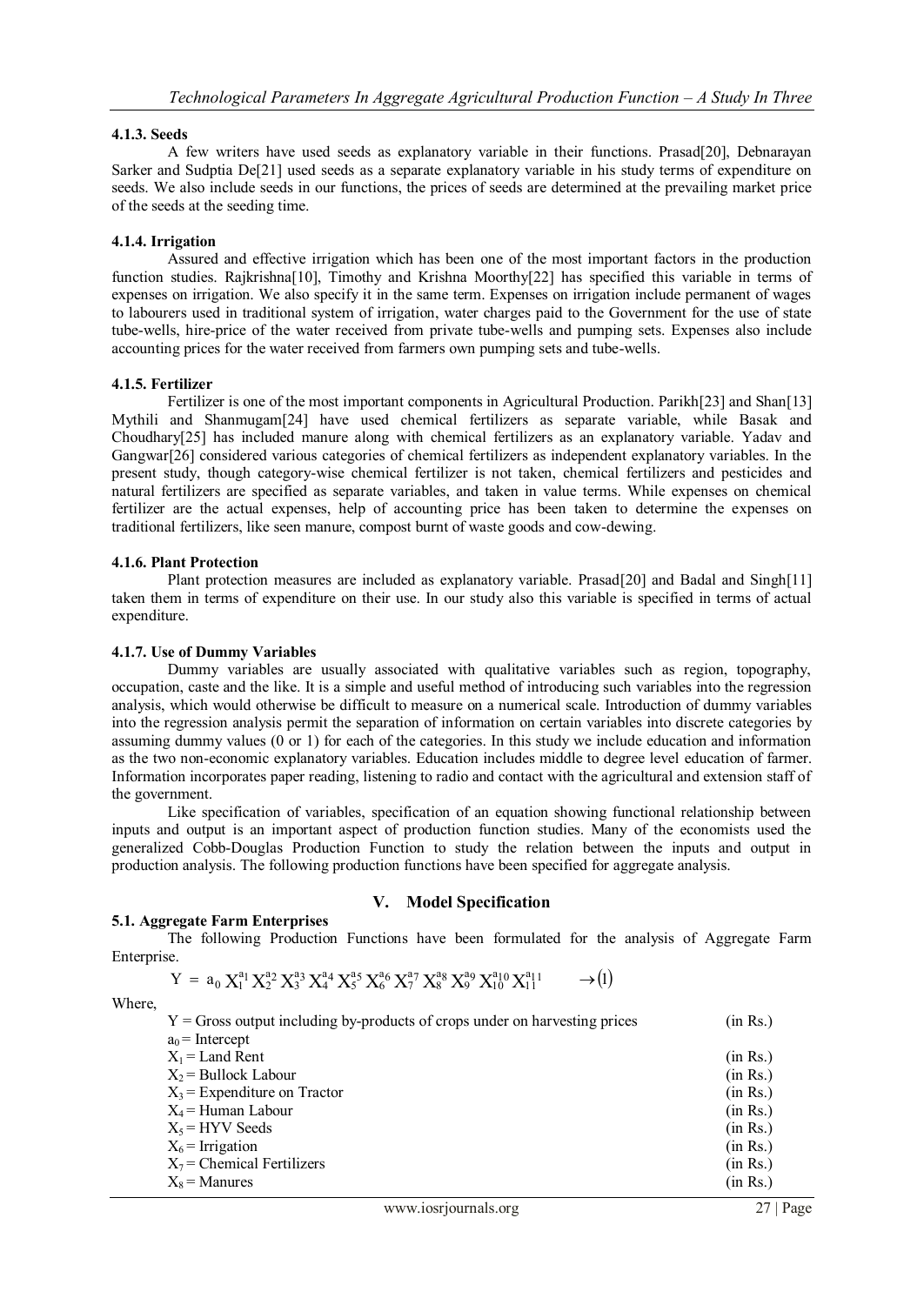| $X_9$ = Pesticides and other Plant Protection methods | (in Rs.) |
|-------------------------------------------------------|----------|
| $X_{10}$ = Dummy Variable on education                | (in Rs.) |
| $X_{11}$ = Dummy Variable on information              | (in Rs.) |

and  $a_1, a_2, a_3, a_4, a_5, a_6, a_7, a_8, a_9, a_{10}$  and  $a_{11}$  are the elasticities.

$$
Y\,=\,a_0\,X_1^{a_1}\,X_2^{a_2}\,X_3^{a_3}\,X_4^{a_4}\,X_5^{a_5}\,X_6^{a_6}\,X_7^{a_7}\qquad \to \! \big(2\big)
$$

Where,

| $Y =$ Gross output including by-products              | (in Rs.) |
|-------------------------------------------------------|----------|
| $a_0$ = Intercept                                     |          |
| $X_1$ = Bullock Labour                                | (in Rs.) |
| $X_2$ = Expenditure on Tractor                        | (in Rs.) |
| X <sub>3</sub> = Human Labour                         | (in Rs.) |
| $X_4$ = HYV Seeds                                     | (in Rs.) |
| $X_5$ = Chemical Fertilizers                          | (in Rs.) |
| $X_6$ = Manures                                       | (in Rs.) |
| $X_7$ = Pesticides and other Plant Protection methods | (in Rs.) |
|                                                       |          |

and  $a_1, a_2, a_3, a_4, a_5, a_6$  and  $a_7$  are the elasticities.

## **5.2. Marginal Value Products**

By studying the Marginal Value Products of factors of production, we can assess by their relative importance of factors of production. Marginal Value Product of  $X_i$ , the i<sup>th</sup> input is estimated by the following formula:

$$
MVP(X_i) = \alpha_i \frac{G.M.(Y)}{G.M.(X_i)}
$$

Where,

G.M. (Y) and G.M.  $(X_i)$  represent the geometric means of output and input respectively,  $\alpha_i$  is the regression  $Co$ -efficient of  $i<sup>th</sup>$  input.

## **VI. Results and Discussions**

## **6.1. Aggregate Production Function Analysis**

To study the aggregate production function based on entire sample of farms, we considered the production function – 1.

$$
Y = a_{0} X_{1}^{a_{1}} X_{2}^{a_{2}} X_{3}^{a_{3}} X_{4}^{a_{4}} X_{5}^{a_{5}} X_{6}^{a_{6}} X_{7}^{a_{7}} X_{8}^{a_{8}} X_{9}^{a_{9}} X_{10}^{a_{10}} X_{11}^{a_{11}} \longrightarrow (1)
$$

This function is estimated by the method of Ordinary Least Squares (OLS). The estimated parameters and other related statistics were given in the table-1. Initially, the presence of multi-collinearity was tested on the basis of Klein[27] and Heady – Dillon[28] was carried out and results were indicate the absence of multi-co linearity.

**Table 1: Estimated Parameters and other Related Statistics of Production Function – 1** 

| TADIC 1. ESUMARCU I AFAMEREI S ANU QUIET IXEIARCU STATISTICS OF I FOURCHOIF F UNCHOIF — I |                                      |                        |                    |            |  |  |  |
|-------------------------------------------------------------------------------------------|--------------------------------------|------------------------|--------------------|------------|--|--|--|
| Inputs                                                                                    | <b>Description of Inputs</b>         | Kaligiri               | Muttukur           | Pellakur   |  |  |  |
| $a_0$                                                                                     | Intercept                            | 2.5361                 | 2.0337             | 2.1756     |  |  |  |
| $X_1$                                                                                     | Land Rent                            | 0.0558                 | 0.0262             | $0.2356^*$ |  |  |  |
|                                                                                           |                                      | (0.0390)               | (0.0571)           | (0.0648)   |  |  |  |
| $X_2$                                                                                     | Bullock-labour                       | $-1.0086$ <sup>*</sup> | $0.0760*$          | 0.0125     |  |  |  |
|                                                                                           |                                      | (0.0025)               | (0.0388)           | (0.0079)   |  |  |  |
| $X_3$                                                                                     | Expenditure on tractor               | 0.0015                 | 0.1784             | 0.0427     |  |  |  |
|                                                                                           |                                      | (0.0023)               | (0.1262)           | (0.0415)   |  |  |  |
| $X_4$                                                                                     | Human-labour                         | $0.1723*$              | $0.3238*$          | $0.1019*$  |  |  |  |
|                                                                                           |                                      | (0.0711)               | (0.1412)           | (0.0511)   |  |  |  |
| $X_5$                                                                                     | <b>HYV</b> Seeds                     | 0.0065                 | 0.0452             | $-0.0016$  |  |  |  |
|                                                                                           |                                      | (0.0363)               | (0.0509)           | (0.0336)   |  |  |  |
| $X_6$                                                                                     | Irrigation                           | $-0.0048$              | 0.0046             | 0.0087     |  |  |  |
|                                                                                           |                                      | (0.0156)               | (0.0509)           | (0.0163)   |  |  |  |
| $X_7$                                                                                     | <b>Chemical Fertilizers</b>          | $0.2409$ <sup>*</sup>  | 0.1037             | $0.5246*$  |  |  |  |
|                                                                                           |                                      | (0.0742)               | (0.1129)           | (0.0823)   |  |  |  |
| $X_8$                                                                                     | Manures                              | 0.2454                 | 0.0768             | $0.1960^*$ |  |  |  |
|                                                                                           |                                      | (0.0605)               | (0.1066)           | (0.0683)   |  |  |  |
|                                                                                           | Pesticide and other Plant Protection | $0.3012^*$             | $0.2536^{\degree}$ | $-0.0811$  |  |  |  |
| X9                                                                                        | Methods                              | (0.0597)               | (0.0922)           | (0.0411)   |  |  |  |
|                                                                                           |                                      |                        |                    |            |  |  |  |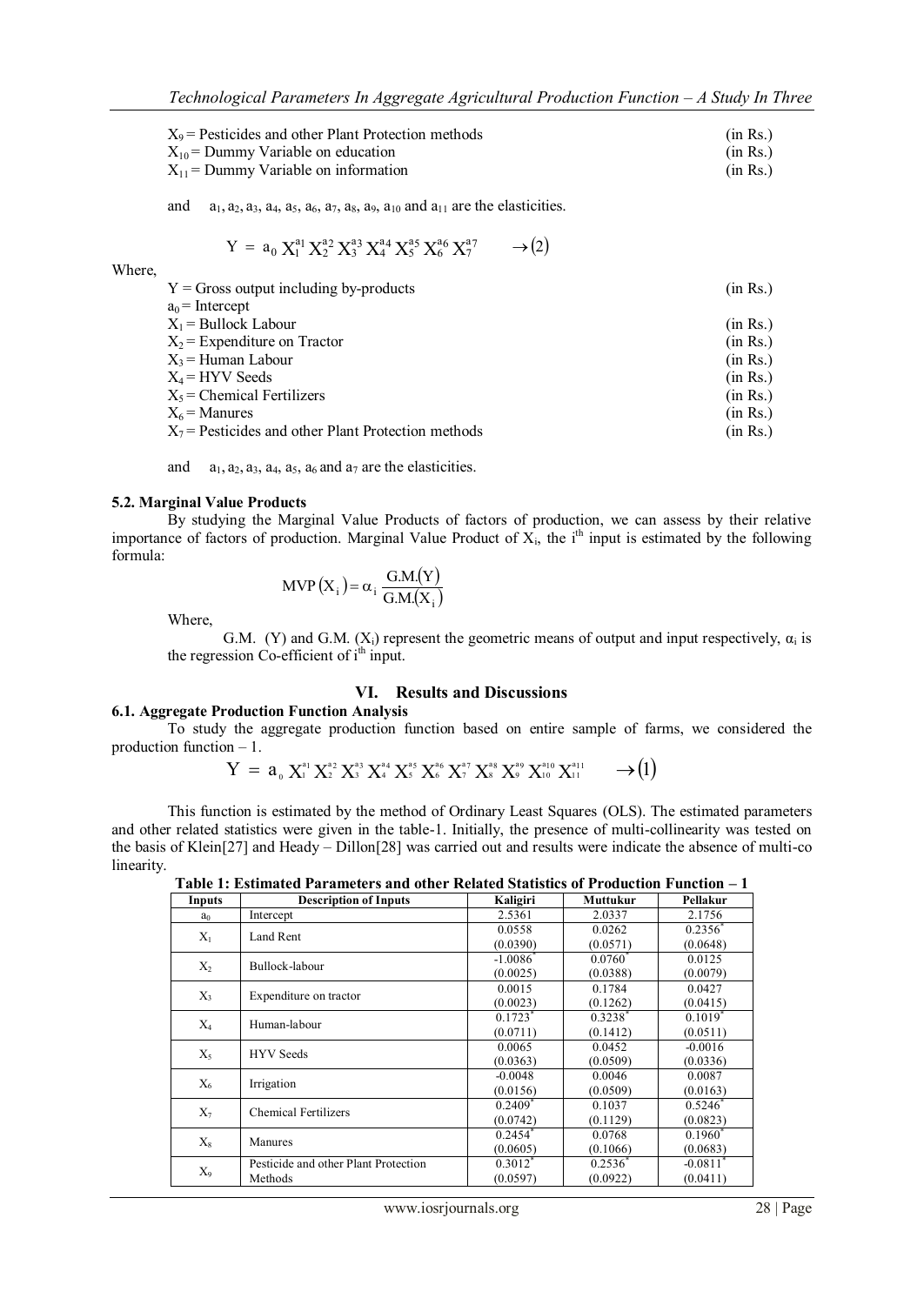| $X_{10}$ | Dummy Variable on Education   | 0.0025   | $-0.0056$ | $-0.0002$     |
|----------|-------------------------------|----------|-----------|---------------|
|          |                               | (0.0023) | (0.0052)  | (0.0023)      |
|          |                               | 0.0018   | $-0.0006$ | $-0.0012$     |
| $X_{11}$ | Dummy Variable on Expenditure | (0.0029) | (0.0066)  | (0.0024)      |
|          | $R^2$                         | 0.97997  | 0.97348   | 0.98804       |
|          |                               | 524.9295 | 427.1261  | 1036.399 $^*$ |
|          | $a_i$ sum of Co-efficients    | 0.0145   | 1.0821    | 1.0380        |

\*Significant at 5% Probability level.

Figures in the Parentheses are Standard Errors.

From the table 1, the value of  $R^2$  is indicating 98 percent of variation in gross output, explained by all independent variables in Kaligiri Mandal, whereas in Muttukur Mandal it is 97 percent and in Pellakur Mandal it is 99 percent. On the basis of F-test the variation in total output in all the three mandals were significantly different from zero. Thus, the fit is good and the estimated function may be taken as true specification of relationship between output and inputs.

A close look at the table 1 reveals the fact that the coefficient of pesticides and other plant protection methods  $(X_9)$  is the highest in the case of Kaligiri mandal followed by Manures  $(X_8)$ , Chemical fertilizers  $(X_7)$ , Human-labour (X<sub>1</sub>), Land rent (X<sub>1</sub>), HYV seeds (X<sub>5</sub>), education (X<sub>10</sub>) and information (X<sub>11</sub>). In the case of Muttuker mandal human-labour  $(X_4)$  was maximum followed by pesticides and plant protection  $(X_9)$ , expenditure on tractor  $(X_3)$ , chemical fertilizers  $(X_7)$ , Manures  $(X_8)$ , and bullock labour  $(X_2)$ . The co-efficient of Chemical fertilizers  $(X_7)$  was maximum in the case of Pellakur mandal followed by land rent  $(X_1)$ , Manures  $(X_8)$ human labour (X<sub>4</sub>) and expenditure on tractor (X<sub>3</sub>), bullock labour (X<sub>2</sub>). In the case of Kaligiri mandal the Coefficient of pesticides is 0.3012 and it is significant at 5 percent probability level. The co-efficient of Manures is 0.2454 and it is also significant at 5 percent probability level, and the co-efficient of human-labour is 0.1723 and it is also significant at 5 percent probability level. In the case of Muttkur mandal the co-efficient of humanlabour is 0.3238 and it is also significant at 5 percent probability level and the co-efficient of pesticides and plant protection methods is 0.2536 and is also significant at 5 percent level. In the case of Pellakur mandal the co-efficient of chemical fertilizers is 0.5246 and it is significant at 5 percent probability level. The co-efficient of land rent is 0.2356 and it is also significant at 5 percent level and the co-efficient of Manures is 0.1960 and it is also significant at 5 percent probability level. The co-efficients of bullock-labour, irrigation are negative in the case of Kaligiri mandal, where as the co-efficients of education and information are negative in the case of Muttukur mandal, and the co-efficient of HYV seeds, pesticides and plant protection, education and information are negative in the case of Pellakur mandal. In the case of Kaligiri mandal the co-efficients of expenditure on tractor and HYV seeds, education and information are quite low and they are statistically insignificant. In the case of Kaligiri mandal and Muttukur mandal, land rent was positive and statistically insignificant, where as it is positive and statistically significant in Pellakur mandal. The co-efficient of Bullock-labour is found to be the negative and statistically significant in Kaligiri mandal where as it is positive and statistically significant in Muttukur and it is positive and statistically insignificant in Pellakur mandal. It is observed that the co-efficient of Expenditure on tractor is positive and quite low and it is statistically insignificant in the case of Kaligiri mandal, where as it is positive and statistically insignificant in the case of Muttukur mandal and in the case of Pellakur mandal it is positive but, statistically insignificant. The co-efficient of human labour is found to be statistically significant in the all the three mandals Kaligiri, Muttukur and Pellakur mandal. The co-efficient of HYV seeds is found to be positive and insignificant in the case of both the mandals of Kaligiri and Muttukur, while it is found to be negative and statistically insignificant in Pellakur mandal. The co-efficient of irrigation is negative and statistically insignificant in Kaligiri mandal whereas it is positive, but quite low and insignificant in the case of both Muttukur and Pellakur mandals. The co-efficient of chemical fertilizers is observed to be positive and statistically significant in Kaligiri and Pellakur mandals, but it is positive and statistically insignificant in the case of Muttukur mandal. The co-efficient of Manures is also found to be positive and statistically significant in the case of Kaligiri and Pellakur mandals, but it is positive and statistically insignificant in Muttukur mandal. The co-efficient of pesticides and plant protection methods is observed to be positive and statistically significant in the case of both Kaligiri and Muttukur mandals, while in the case of Pellakur mandal it is negative and significant. The co-efficient of education and information are found to be negative in the case of Muttukur and Pellakur mandal while they are positive and statistically insignificant in the case of Kaligiri mandal. The negative co-efficient of inputs call for some explanation, one possible explanation, that the input is applied in excess of what is normally required for production. Another possible explanation is that there may be large fluctuations in the inputs of the aggregate data.

The regression co-efficient in a Cobb-Douglas Production Function indicates the elasticities of production with respect to input factors. From Table 1, it is found that the elasticity of output with respect to pesticides and plant protection methods is very high in the case Kaligiri mandal and hence, output is highly responsive to this variable. But the elasticity of output with respect to Human-labour is very high in the case of Muttukur mandal. Hence, output is highly response to Human-labour, where as the elasticity of output with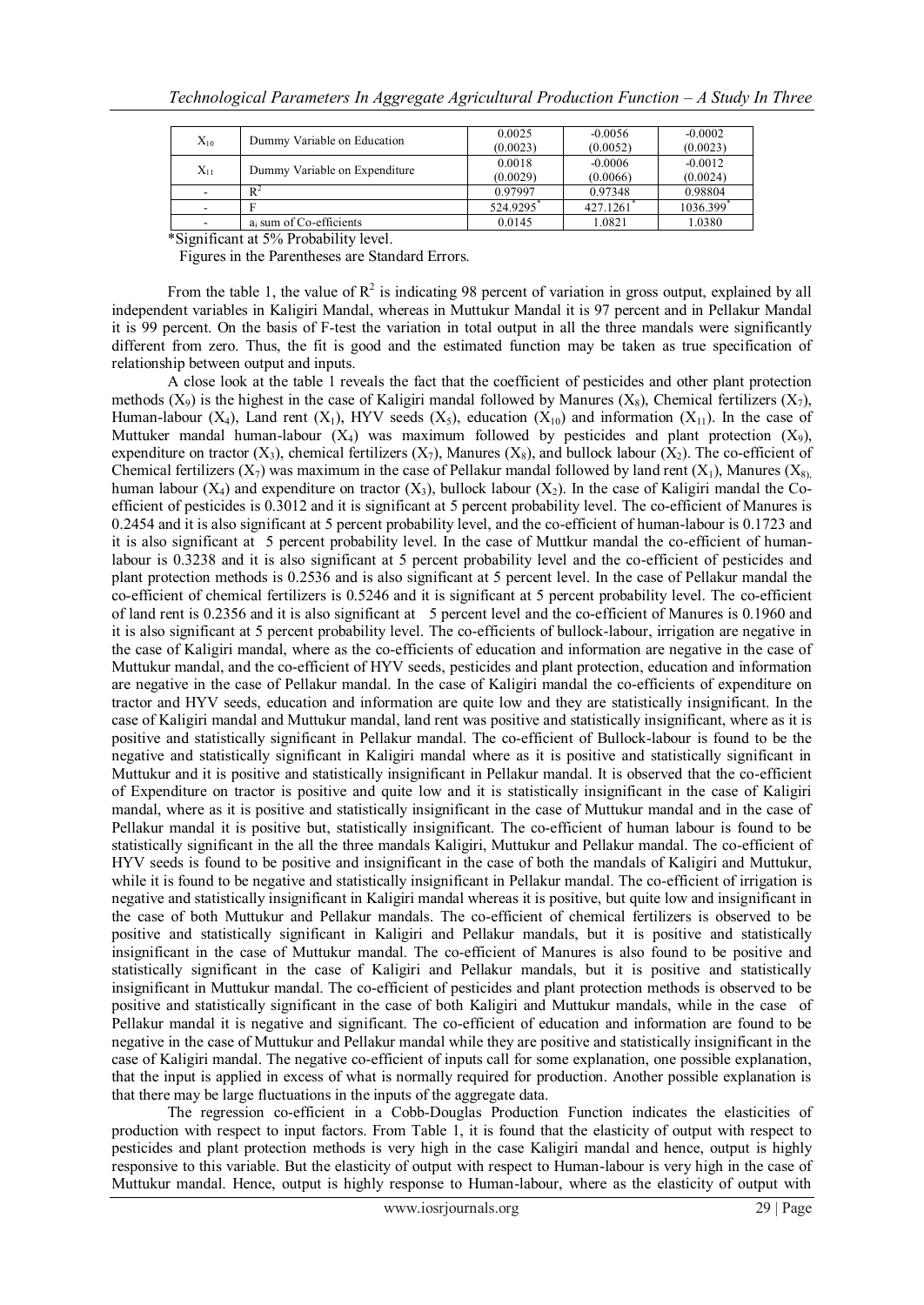respect to chemical fertilizers is very high in the case of Pellakur mandal and hence, output is highly response to this variable. The elasticity of output with respect to Manures though high, it is next to the elasticity of pesticides and plant protection methods in Kaligiri mandal. This indicates the relative importance of this variable in agriculture. The elasticity of output with respect to chemical fertilizers though high, it is next to the elasticity of land rent in Pellakur mandal. In Kaligiri mandal, the output is significantly responsible to Humanlabour, while the same trend is observed in the reaming two mandals namely, Muttukur and Pellakur. However, the output is not so responsive to HYV seeds, education, information and expenditure on tractor in Kaligiri mandal, and in the case of Muttukur mandal, the output is not so responsive to HYV seeds, Manures, chemical fertilizers, and irrigation, while in the case of Pellakur mandal the output is not so responsive to irrigation, bullock-labour and expenditure on tractor. Contrary to the expectations the output is adversely affected by the use of Bullock-labour and irrigation in Kaligiri mandal, while it is adversely affected by the use of education and information in Muttukur mandal, and it is adversely affected by the use of HYV seeds, pesticides and plant protection methods, education and information in Pellakur mandal. The estimated function-1, on the basis of two tests provides a good estimation of the relationship between output and inputs. The co-efficients, however, present some results contrary to the common belief. The co-efficient values of Bullock-labour are not according to the general belief in the case of Kaligiri mandal, whereas the co-efficient values of education and information are not according to general belief in Muttukur mandal. The co-efficients of HYV seeds, pesticides and plant protection methods, education and information are not according to general belief in Pellakur mandal. All the above coefficients are expected to be significantly positive. This situation might have cropped up in the absence of true specification and inclusion of unimportant variables.

In the model we have included large number of explanatory variables, which may not be very important from the production point of view. With regard to the non-economic variables, like education and information, one can say that as farmers are aware with the merits of technological variables, their deletion will not reduce the explanatory power of the function. Table 2 shows that the irrigation does not seems an important variable and it can be deleted from the list of explanatory variables. Similarly, land rent is not an important variable from the production point of view and hence, it can be deleted.

|              |                 | $\mathbb{R}^2$  |          |          | $\overline{R}^2$ Change |          |
|--------------|-----------------|-----------------|----------|----------|-------------------------|----------|
| Inputs       | <b>Kaligiri</b> | <b>Muttukur</b> | Pellakur | Kaligiri | <b>Muttukur</b>         | Pellakur |
| $X_1$        | 0.85808         | 0.90645         | 0.97175  | 0.85808  | 0.90645                 | 0.97175  |
| $X_2$        | 0.85863         | 0.92329         | 0.97187  | 0.00055  | 0.01684                 | 0.00012  |
| $X_3$        | 0.85938         | 0.96750         | 0.97793  | 0.00075  | 0.04421                 | 0.00606  |
| $X_4$        | 0.95469         | 0.97053         | 0.98165  | 0.09531  | 0.00303                 | 0.00372  |
| $X_5$        | 0.95631         | 0.97060         | 0.98165  | 0.00162  | 0.00007                 | 0.00000  |
| $X_6$        | 0.95654         | 0.97075         | 0.98190  | 0.00023  | 0.00015                 | 0.00025  |
| $X_7$        | 0.96921         | 0.97129         | 0.98570  | 0.01267  | 0.00054                 | 0.00520  |
| $X_8$        | 0.97504         | 0.97165         | 0.98769  | 0.00583  | 0.00036                 | 0.00059  |
| $X_9$        | 0.97973         | 0.97324         | 0.98802  | 0.00469  | 0.00159                 | 0.00033  |
| $\rm X_{10}$ | 0.97991         | 0.97348         | 0.98802  | 0.00018  | 0.00024                 | 0.00000  |
| $X_{11}$     | 0.97997         | 0.97348         | 0.98804  | 0.00006  | 0.00000                 | 0.00002  |
|              |                 | Total           |          | 0.97997  | 0.97348                 | 0.98804  |

**Table 2 : Change in R<sup>2</sup>**

\*Significant at 5% Probability level.

Figures in the Parentheses are Standard Errors.

After deleting the explanatory variables; irrigation and land rent, we postulate the following production function  $-2$ .

$$
Y = a_{0} X_{1}^{a_{1}} X_{2}^{a_{2}} X_{3}^{a_{3}} X_{4}^{a_{4}} X_{5}^{a_{5}} X_{6}^{a_{6}} X_{7}^{a_{7}} \longrightarrow (2)
$$

This function is estimated by Ordinary Least Squares (OLS) method and the estimated parameters with the other related statistics are presented in the table 3. The Klein[27] and Heady-Dillon[28] test of multicollinearity is used and it is found that the multi-collinearity is absence between the variables.

**Table 3: Estimated Parameters and other Related Statistics of Production Function – 2**

| Inputs         | <b>Description of Inputs</b> | Kaligiri                       | Muttukur           | Pellakur           |
|----------------|------------------------------|--------------------------------|--------------------|--------------------|
| a <sub>0</sub> | Intercept                    | 2.5397                         | 2.1962             | 2.4028             |
| $X_1$          | Bullock-labour               | $-0.0009$<br>(0.0024)          | 0.0746<br>(0.0460) | 0.0127<br>(0.0081) |
| $X_2$          | Expenditure on tractor       | 0.0026<br>(0.0022)             | 0.1769<br>(0.1192) | 0.0599<br>(0.0423) |
| X3             | Human-labour                 | $0.1790^{\degree}$<br>(0.0682) | 0.3480<br>(0.1360) | 0.1551<br>(0.0628) |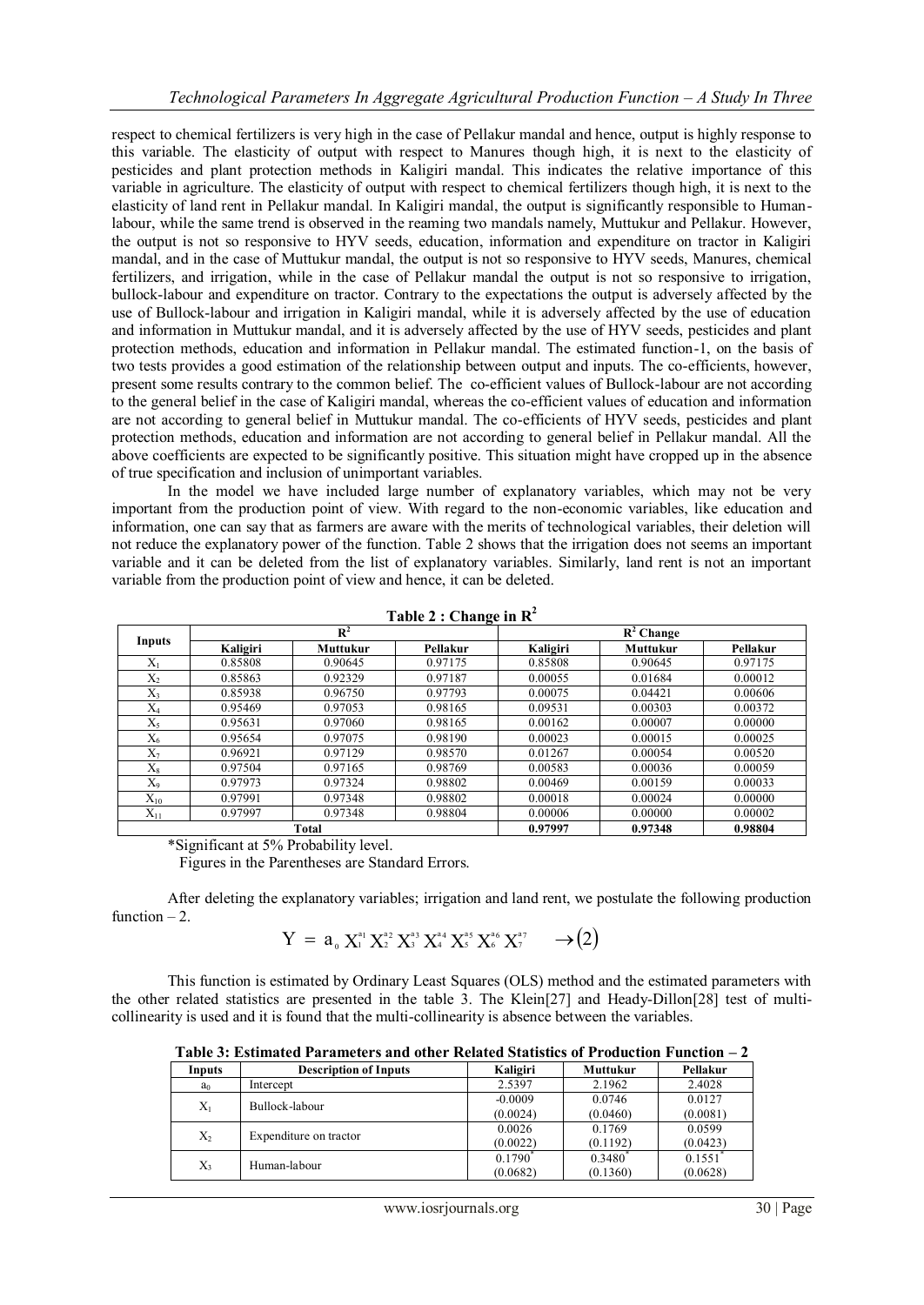| $X_4$ | <b>HYV</b> Seeds                                | 0.0010<br>(0.0357)                | 0.0386<br>(0.0724)     | 0.0204<br>(0.0332)    |
|-------|-------------------------------------------------|-----------------------------------|------------------------|-----------------------|
| $X_5$ | Chemical Fertilizers                            | 0.2797<br>(0.0716)                | 0.1038<br>(0.1092)     | 0.6407<br>(0.0783)    |
| $X_6$ | Manures                                         | $0.2381$ <sup>*</sup><br>(0.0593) | 0.0734<br>(0.1037)     | $0.2058*$<br>(0.0693) |
| $X_7$ | Pesticide and other Plant Protection<br>Methods | 0.3217<br>(0.0589)                | $0.2518^*$<br>(0.0872) | $-0.0568$<br>(0.0408) |
|       | $R^2$                                           | 0.97913                           | 0.97319                | 0.98686               |
|       | F                                               | 817.7747*                         | 684.4464*              | 1523.735*             |
|       | $a_i$ sum of Co-efficients                      | 1.0212                            | 1.0671                 | 1.0378                |

\*Significant at 5% Probability level.

Figures in the Parentheses are Standard Errors.

Table 3 shows that the value of  $R^2$  indicating that 98 percent of variation in gross output is explained by all the seven independent variables in Kaligiri mandal, whereas 97 percent and 99 percent in Muttukur and Pellakur mandals respectively. On the basis of F-test, the variation in output in all the three mandal were significantly different from zero at 5 percent probability level. Thus, the fit is a good fit and the estimated function  $-2$  may be taken as true specification of relationship between output and inputs.

In the case of Kaligiri Mandal, the co-efficient of pesticides and other plant protection expenditure is found to be highest (0.3217) and it is significant at 5 percent probability level. The co-efficient of chemical fertilizers, Manures, human-labour, expenditure on tractor and HYV seeds. The co-efficient of chemical fertilizers is 0.2797 and it is significant at 5 percent probability level. The co-efficient of Manures is 0.2381 and it is statistically significant at 5 percent probability level. The co-efficient of human-labour is 0.1790 and statistically significant at 5 percent probability level. The co-efficient of Bullock-labour is found to be negative. In the case of Muttukur mandal the co-efficient of human-labour is found to be highest (0.3480) and it is statistically significant at 5 percent probability level. The co-efficient of human-labour is followed by coefficients of pesticides and other plant protection expenditure, expenditure on tractor, chemical fertilizers, bullock-labour, manures and HYV seeds. The co-efficient of pesticides and other plant protection expenditure is 0.2518 and it is statistically significant at 5 percent probability level. In the case of Pellakur mandal the coefficient of chemical fertilizers is found to be highest (0.6407) and it is statistically significant at 5 percent probability level. The co-efficient of chemical fertilizers is followed by manures, human-labour, expenditure on tractor, HYV seeds and bullock-labour. The co-efficient of natural fertilizers is 0.2058 and it is statistically significant at 5 percent probability level. The co-efficient of human-labour is 0.1551 and it is significant at 5 percent probability level. The co-efficient of pesticides and other plant protection is found to be negative.

In the case of Kaligiri mandal, a comparative study of the two models shows that human labour, chemical fertilizers, manures and pesticides and other plant protection methods are the main explanatory factor for the highest values of their estimated co-efficients. The co-efficient of bullock-labour is negative in both models. The co-efficient of expenditure on tractor has gone up from 0.0015 to 0.0026. The co-efficient of HYV seeds is decreased from 0.0065 to 0.0010. In the case of Muttukur mandal a comparative study of the two models shows that human-labour and pesticides and other plant protection methods are the main explanatory factors for the highest values of their estimated co-efficient. The co-efficient of bullock-labour is decreased from 0.0760 to 0.0746. The co-efficient of expenditure on tractor is decreased from 0.1784 to 0.1769. The co-efficient of HYV seeds is decreased from 0.452 to 0.386. The co-efficient of chemical fertilizers is increased from 0.1037 to 0.1038. The co-efficient of manures is decreased from 0.0768 to 0.0734. In the case of Pellakur mandal, the co-efficient of pesticides and other plant protection methods remain negative in both the models, where as the co-efficient of HYV seeds becomes positive in the second model. The co-efficient of bullock-labour is increased from 0.0125 to 0.0127. The co-efficient of expenditure on tractor has gone up from 0.0427 to 0.0599. The coefficient of human-labour also gone up from 0.1019 to 0.1551. The co-efficient of chemical fertilizers also gone up from 0.5246 to 0.6407. The co-efficient of manures also increased from 0.1960 to 0.2058. In the case of Kaligiri mandal, the regression co-efficient of Bullock-labour is negative. Therefore, keeping all other variables constant at their respective geometric mean level, with the increase of one rupee in bullock-labour, the amount of gross output including by-products would tend to decline by Rs. 0.001. The regression co-efficents of expenditure on tractor, human-labour, HYV seeds, chemical fertilizers, manures and pesticides and other plant protection methods are positive and they are 0.0026, 0.1790, 0.0010, 0.2797, 0.2381 and 0.3217 respectively. Out of these six inputs, four inputs namely human-labour, chemical fertilizers, manures and pesticides and other plant protection methods are found to be significant statistically at 5 percent probability level. Keeping all other variables constant at their geometric mean level, with the increase of one rupee in human-labour, the amount of gross output including by-products would tend to increase by Rs. 0.18. In the same way all other variables are kept constant at their respective geometric mean level, with the increase of one rupee in chemical fertilizers, the amount of gross output including by-products would tend to increase by Rs. 0.28. Similarly in the case of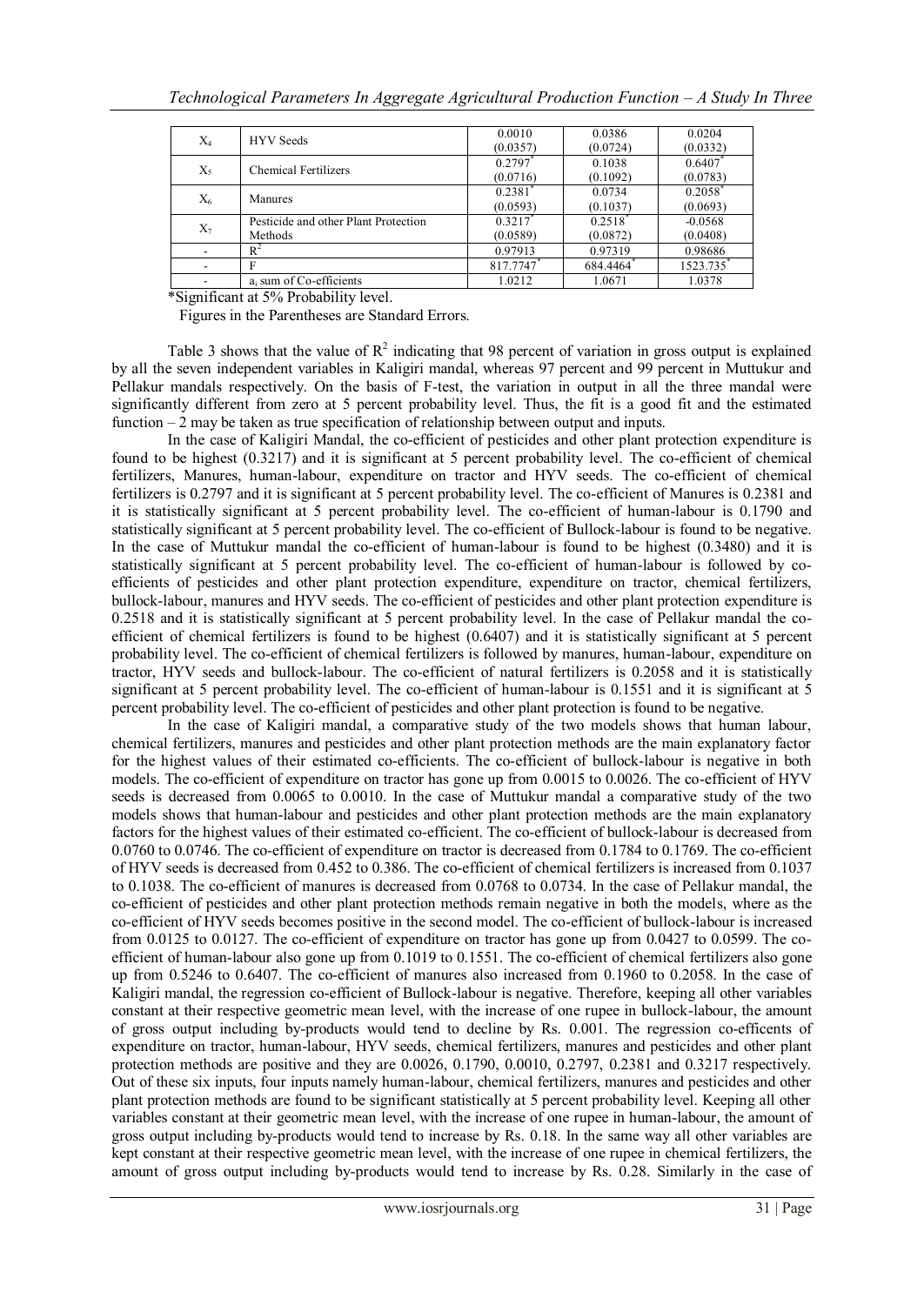expenditure on tractor, HYV seeds, manures, pesticides and other plant protection methods it would be Rs. 0.003, 0.001, 0.24, 0.32 respectively.

In the case of Muttukur mandal, the production elasticities of bullock-labour, expenditure on tractor, human-labour, HYV seeds, chemical fertilizers, manures and pesticides and other plant protection methods are all positive and they are 0.0746, 0.1769, 0.3480, 0.0386, 0.1038, 0.0734 and 0.2518 respectively. Out of these seven inputs, two inputs namely human-labour, pesticides and other plant protection methods are statistically significant at 5 percent probability level. Keeping all other variables constant at their respective geometric mean level, with the increase of one rupee in bullock-labour, the amount of gross output including by-products would tend to increase by Rs. 0.07; In the same way all other variables are kept constant at their respective geometric mean level, with the increase of one rupee in expenditure on tractor, the amount of gross output including byproducts would tend to increase by Rs. 0.18. Similarly in the case of human-labour, HYV seeds, chemical fertilizers, manures and pesticides and other plant protection methods it would be Rs. 0.35, Rs. 0.39, Rs. 0.10, Rs. 0.07 and Rs. 0.25 respectively. Therefore, it is observed that the amount of gross output including byproducts could be increased by increasing technological factors, i.e., human-labour and pesticides and other plant protection methods.

In the case of Pellakur mandal, the regression co-efficient of pesticides and other plant protection methods are negative. Therefore, keeping all other variables constant at their respective geometric mean level, with the increase of one rupee in pesticides and other plant protection methods, the amount of gross output including by-products would tend to be decline by Rs. 0.06. The production elasticities of bullock-labour, expenditure on tractor, human-labour, HYV seeds, chemical fertilizers, manures are positive and they are 0.0127, 0.0599, 0.1551, 0.0204, 0.6407 and 0.2058 respectively. Out of these six inputs, three inputs namely human-labour, chemical fertilizers, manures are found to be statistically significant at 5 percent probability level. Keeping all other variables constant at their geometric mean level, with the increase of one rupee in human-labour, the amount of gross output including by-products would tend to increase by Rs. 0.16. In the same way all other variables are kept constant at their respective geometric mean level. An increase of one rupee in chemical fertilizers, the amount of gross output would tend to increase by Rs. 0.64. Similarly in the case of manures, bullock-labour, expenditure on tractor and HYV seeds, it would be Rs. 0.21, Rs. 0.01, Rs. 0.06 and Rs. 0.02 respectively.

In view of the above observations farmers belonging to Muttukur and Pellakur are better than Kaligiri mandal in using modern agricultural technology. But it is observed that the farmers of all the three mandal are not utilizing fully the modern technology. But Krishna Mohan[3] pointed out that the new technology has increased food production, at the same time it has failed in increasing the per capita availability of food grains. Ghosh[1] concluded that there has been a sharp rise in income per farm after the introduction of the new technology. Regarding the choice of the models, it is noticed that the second model not only serves the purpose in a better way but on the basis of  $R^2$  also one can accept this model. The total variation explained by the seven variables is better after the deletion of four variables from the function in all three mandals. In the case of Kaligiri mandal, two co-efficients are negative in the first model and all the co-efficients are positive in the case of second model. In the case of Pellakur mandal, four co-efficients are negative in the case of first model and all the co-efficients are positive in the case of second model. In view of the above results the function  $-2$  is better than the function  $-1$  in explaining the realities.

## **6.2. Returns to Scale**

The unrestricted form of Cobb-Douglas Production Function was estimated. It is well known that the regression co-efficients in the production function are the production elasticities and their sum represents the returns to scale. To test whether there is constant returns to scale or not, t-test was applied to test the significance of the difference.

$$
\sum_{i=1}^7 a_i - \!1
$$

From table  $-3$ , it is observed that the sum of the elasticities was not significantly different from unity at 5 percent probability level and this indicates constant returns to scale in the three mandals under the study.

#### **6.3. Resource use Efficiency**

In order to evaluate the economic efficiency of farmers in three mandals under the study, the ratios of marginal value products to their respective marginal cost[29] were estimated and they were depicted in table 4.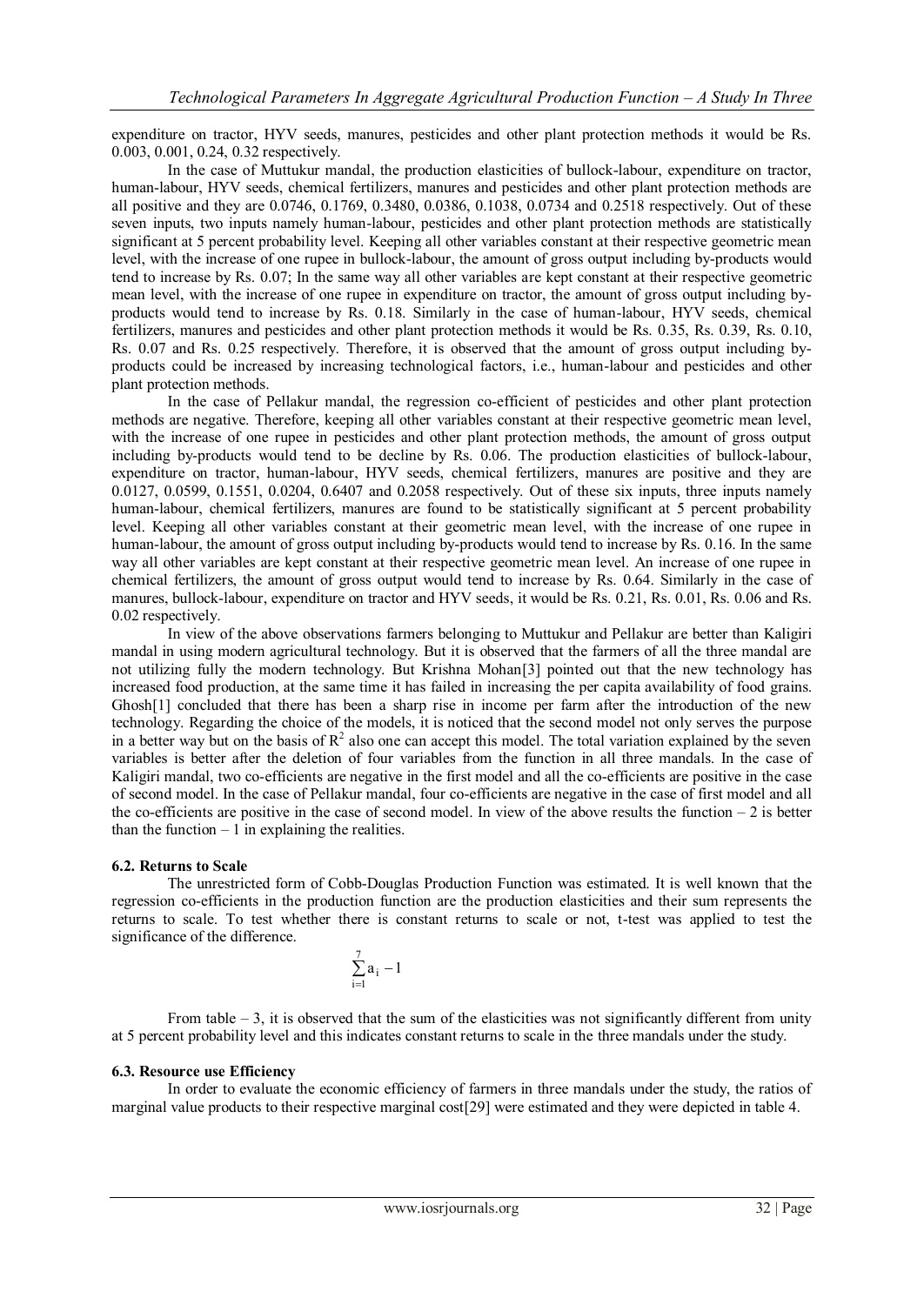|        | Tabic 4, Katios of Marginar Value I Founce (MIVI) and Marginal Cost (MC) of Hiput Pactors |                 |        |                 |        |        |                 |            |        |           |
|--------|-------------------------------------------------------------------------------------------|-----------------|--------|-----------------|--------|--------|-----------------|------------|--------|-----------|
|        | <b>Description of</b>                                                                     | <b>KALIGIRI</b> |        | <b>MUTTUKUR</b> |        |        | <b>PELLAKUR</b> |            |        |           |
| Inputs | Inputs                                                                                    | <b>MVP</b>      | MC     | Ratio           | MVP    | МC     | Ratio           | <b>MVP</b> | МC     | Ratio     |
| $X_1$  | Bullock-labour                                                                            | $-0.0416$       | 1.0000 | $-0.0416$       | 5.0639 | 1.0000 | 5.0639          | 0.6926     | 1.0000 | 0.6926    |
| $X_2$  | Expenditure on<br>tractor                                                                 | 0.0877          | 1.0000 | 0.0877          | 3.4340 | 1.0000 | 3.4340          | 1.1852     | 1.0000 | 1.1852    |
| $X_3$  | Human-labour                                                                              | 2.9477          | 1.0000 | 2.9477          | 5.6382 | 1.0000 | 5.6382          | 2.5612     | 1.0000 | 2.5612    |
| $X_4$  | <b>HYV</b> Seeds                                                                          | 0.0241          | 1.0000 | 0.0241          | 0.8167 | 1.0000 | 0.8167          | 0.4179     | 1.0000 | 0.4179    |
| $X_5$  | Chemical<br>Fertilizers                                                                   | 5.4874          | 1.0000 | 5.4874          | 1.9491 | 1.0000 | 1.9491          | 12.8838    | 1.0000 | 12.8838   |
| $X_6$  | Manures                                                                                   | 4.8361          | 1.0000 | 4.8361          | 1.4365 | 1.0000 | 1.4365          | 5.0122     | 1.0000 | 5.0122    |
| $X_7$  | Pesticides and<br>other Plant<br>Protection<br>Expenditure                                | 8.5721          | 1.0000 | 8.5721          | 6.3672 | 1.0000 | 6.3672          | $-0.7928$  | 1.0000 | $-0.7928$ |

**Table 4 : Ratios of Marginal Value Product (MVP) and Marginal Cost (MC) of Input Factors**

In the case of Kaligiri mandal, from Table 4, it is found that the ratios of Marginal Value Product (MVP) and Marginal Cost (MC) of bullock-labour, Expenditure on tractor and HYV seeds are less than unity and it indicates the over utilization of these input variables. The ratios of MVP and MC of human-labour, chemical fertilizers, Manures and pesticides and other plant protection methods are greater than unity and it indicates the under utilization of these variables. Further, it is observed that the human-labour, chemical fertilizers, Manures and pesticides and other plant protection methods are deficient. Therefore, the pattern of resource use in Kaligiri mandal needs some modification, particularly, pesticides and other plant protection methods, chemical fertilizers, Manures and human-labour may be increased, whereas bullock-labour, expenditure on tractor and HYV seeds may be reduced.

In the case of Muttukur mandal, from Table 4, it is noticed that the ratios of MVP and MC of HYV seeds is less than unity and it indicates the over utilization of the input variable. The ratios of MVP and MC of bullock-labour, expenditure on tractor, human-labour, chemical fertilizers, Manures and pesticides and other plant protection methods are greater than one and it indicates the under utilization of all these input variables. Further, the chemical fertilizers and Manures are marginally utilized, use of bullock-labour, expenditure on tractor, human-labour and pesticides and other plant protection methods are deficient. Hence, the pattern of resource use in Muttukur mandal also needs some modification, particularly, application of technological factors–expenditure on tractor, chemical fertilizers and pesticides and other plant protection methods may be increased and HYV seeds may be decreased.

In the case of Pellakur mandal, from table 4, it is observed that the ratios of MVP and MC of bullocklabour, HYV seeds and pesticides and other plant protection methods are less than unity and it indicates the over utilization of those input variables. The ratios of MVP and MC of expenditure on tractor, human-labour, chemical fertilizers and Manures are greater than unity and it indicates the under utilization of these variables. Further, it may be observed that the expenditure on tractor is marginally underutilized, use of human-labour, chemical fertilizers and Manures are deficient. Therefore the pattern of resources use in Pellakur mandal needs some modification, particularly, application of technological factors–chemical fertilizers and expenditure on tractor may be increased whereas HYV seeds and pesticides and other plant protection methods may be reduced. Even though the Muttukur mandal is a backward area in all respects it is better than Kaligiri and Pellakur mandals in utilizing modern agricultural technology.

## **VII. Conclusions**

In the case of Kaligiri mandal, the regression co-efficients of all the seven inputs variables except Bullock-labour are positive. Out of these seven regression co-efficients, four regression co-efficients, namely human-labour, chemical fertilizers, Manures and pesticides and other plant protection methods are statistically significant. The regression co-efficient of pesticides and other plant protection methods is highest followed by chemical fertilizers, Manures, human-labour, expenditure on tractor and HYV seeds. Keeping all other variables constant at their respective geometric mean level, with the increase of one rupee expenditure on tractor, the amount of gross output would tends to increase by Rs. 0.003. Similarly keeping all other variables constant at their respective geometric mean level, with the increase of one rupee in human-labour, the amount of gross output would tend to increase by Rs. 0.18. Similarly in the case of HYV seeds, chemical fertilizers, Manures and pesticides and other plant protection methods it would be Rs. 0.001, Rs. 0.30, Rs. 0.24 and Rs. 0.32 respectively.

In the case of Muttukur mandal, the regression Co-efficients of all the seven input variables are positive. But only two-efficients, namely, human-labour and pesticides and other plant protection methods are statistically significant. The regression co-efficient of human-labour is highest and it is followed by pesticides and other plant protection methods, expenditure on tractor, chemical fertilizers, bullock-labour, Manures and HYV seeds. Keeping all other variables constant at their respective geometric mean level, an increase of one rupee in bullock-labour, the amount of gross output would tend to increase by Rs. 0.07. Similarly a rupee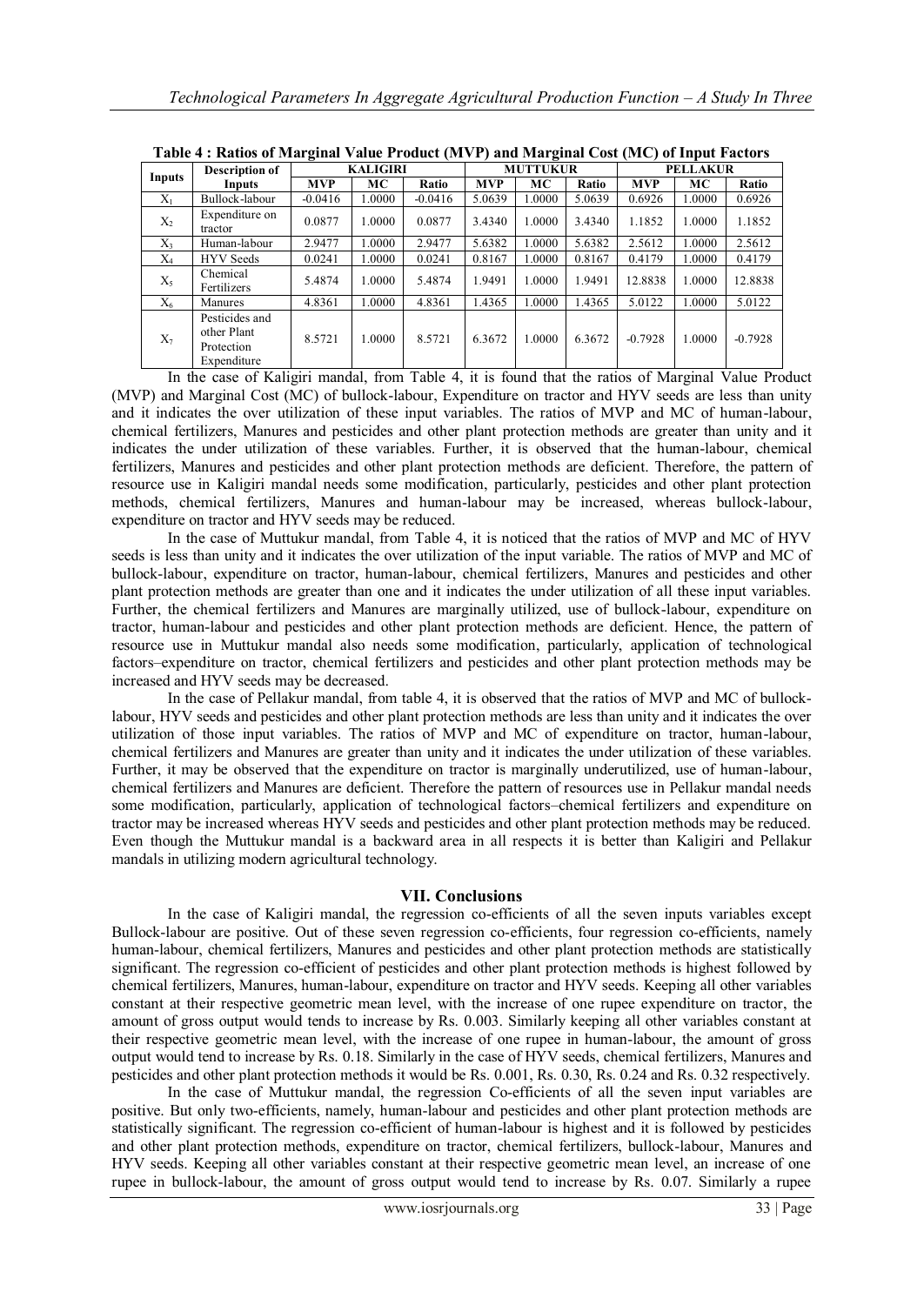increase in expenditure on tractor, the amount of gross output would tend to increase by Rs. 0.18. In the case of human-labour, HYV seeds, chemical fertilizers, Manures and pesticides and other plant protection methods also it would be Rs. 0.35, Rs. 0.04, Rs. 0.10, Rs. 0.73 and Rs. 0.25 respectively. The technological co-efficient pesticides and other plant protection methods shows some significant positive effect on production.

In the case of Pellakur mandal, the regression co-efficients of all the seven variables, except pesticides and other plant protection methods are positive. Out of the seven regression co-efficients, three regression coefficients, namely, human-labour, chemical fertilizers and Manures are statistically significant. The regression co-efficient of chemical fertilizers is highest followed by Manures, human-labour, expenditure on tractor, HYV seeds and bullock-labour. Keeping all other variables are constant at their respective geometric mean level, an increase of one rupee in bullock-labour, the amount of gross output would tend to increase by Rs. 0.01. In the same way an increase of one rupee in expenditure on tractor, the amount of gross output would tend to increase by Rs. 0.06. Similarly in the case of human-labour, HYV seeds, chemical fertilizers and Manures it would be Rs. 0.15, Rs. 0.02, Rs. 0.64 and Rs. 0.21 respectively. It is noticed that the sum of the elasticities was not significantly different from unity at 5 percent probability level and this indicates constant returns to scale in the three mandals under study. On the basis of ratios of MVP and MC of the input factors, it is observed that the pattern of resource use in Kaligiri mandal needs some modifications, particularly, in the application of humanlabour, chemical fertilizers, Manures and pesticides and other plant protection methods which may be increased to obtain more output. It is observed that in the case of Muttukur mandal, the pattern of resource use needs some modifications, particularly, in the application of bullock-labour, expenditure on tractor, human-labour and pesticides and other plant protection methods may be raised to obtain more output. In the case of Pellakur mandal the pattern of resource use also needs some modification, particularly the application of technological factors expenditure on tractor, chemical fertilizers may be increased whereas HYV seeds and pesticides and other plant protection methods may be decreased to obtain more output. In view of the above analysis one can say that farmers belonging to Muttukur mandal is better than Kaligiri mandal and Pellakur mandals in using modern agricultural technology. But it is also observed that the farmers of all the three mandals are not utilizing fully the modern agricultural technology to obtain more output.

#### **References**

- [1] Ghosh, M.C. (1985). Impact of New Technology on Income and Employment A Study in A Bengal Village. *Economic Affairs*, Vol.30, No.2, June, pp.88-103.
- [2] Hasan, Md., and Parthasarathy, P.B. (1981). Resource Productivity Variation in Mechanized and Non-mechanized Farms. *The Andhra Agricultural Journal*, Vol.28, No. 1-2, pp.63-66.
- [3] Krishna Mohan, P. (1985). New Technology and its Impact on Agrarian Structure and Agricultural Production The Case of Andhra Pradesh. *Agricultural Situation in India*, May, pp. 85-92.
- [4] Singh, J.P. (1978). Resource Allocation on Farms of Eastern Utter Pradesh. *Indian Economic Review*, Vol.13, No.1, April, pp.45-58.
- [5] Chandra Sekhar Rao, N. (2004). Aggregate Agricultural Supply Response in Andhra Pradesh. *Indian Journal of Agricultural Economics*, Vol. 59, No.1, January-March, pp.91-104.
- [6] Chaudhari, T.P.S., et al. (1962). Optimum combination of comparative crops in the intensive cultivation scheme area Delhi. *Indian Journal of Agricultural Economics*, Vol.17, No.1.
- [7] Reddy, A.R., and Sen, C. (2004). Technical Inefficiency in Rice Production and its relationship with Farm Specific Socio-Economic Characteristics. *Indian Journal of Agricultural Economics*, Vol. 59, No.2, April-June, pp.259-267.
- [8] Hopper, W.D. (1965). Allocation Efficiency in Traditional Indian Agriculture. *Journal of Farm Economics*, Vol.47, No.3.
- [9] Radhakrishna, D. (1962). Share of Fixed Factors of Production in the Net Earning from Agriculture in West Godavari District (A.P.). *Arthavijnana*, Vol.4, No.2.
- [10] Rajkrishna. (1964). Some Production Functions for Punjab. *Indian Journal of Agricultural Economics*, Vol.19, No.3&4, July-December, pp.87- 97.
- [11] Badal, P.S., and Singh, R.P. (2001). Technological Change in Maize Production : A Case Study of Bihar. *Indian Journal of Agricultural Economics*, Vol.56, No.2, April-June.
- [12] Robellow, M.S.P., and Desai, D.K. (1966). A Study of Efficiency of Production of Wheat in Kanjhawala Block. *Indian Journal of Agricultural Economics*, April-June, pp.45-55.
- [13] Shan, S.L., et al. (1969). A Socio-Economic Study of progressive and less progressive Farms in Varanasi District. *Research Project, U.P. – Agricultural University*, Pant Maurer.
- [14] Goyal, S.K. (2003). Supply Response and Input Demand on Paddy Farms in Haryana, India A Panel Data Analysis, Vol.58, April-June.
- [15] Mathur, P.N. (1960). Studies in the Economics of Farm Management in Madya Pradesh, Report for the year 1956-1957. *Directorate of Economics and Statistics*, Ministry of Food and Agriculture, New Delhi.
- [16] Sharma, H.R., and Sharma, R.K. (2000). Farm Size Productivity Relationship: Empirical Evidence from on Agriculturally Developed Region of Himachal Pradesh, *Indian Journal of Agricultural Economics*, Vol.55, No.4, October-December, pp.605-615.
- [17] Hanumantha Rao, C.H. (1965), "Agricultural Production Functions Costs and Returns." *India Asian Publishing House*, Bombay.
- [18] Singh, J.P. (1975). Resource use, Farm size and Returns to Scale in a Backward Agriculture. *Indian Journal of Agricultural Economics*, Vol.30, No.2, April-June, pp.32-46.
- [19] Eswara Prasad, Y., Srirama Murthy, C., Satyanarayana, G., Chennarayudu, K.C., and Lalith Acoth. (1988). An Econometric Analysis of Cotton Production in Guntur District of Andhra Pradesh. *Margin*, October-December, pp.79-85.
- [20] Prasad, V. (1973). Resource use Efficiency and level of production in Multiple cropping in Farrukhabad District in U.P. *An un Published Ph.D. Thesis*, C.S. Azad University, Manpet.
- [21] Dehnarayan Sarker., and Sudpita, De. (2004). High Technical Efficiency of Farms in two Different Agricultural Lands: A Study under Determine Production Frontier Approach. *Indian Journal of Agricultural Economics*, Vol.59, No.2, April-June.
- [22] Timothy, O., and Krishna Moorthy, S. (1990). Productivity Variation and water use in Farms of Madurantakam Tankfed Area of Changal Pattu District, Tamil Nadu. *Indian Journal of Agricultural Economics*, Vol.XLV, January-March.
- [23] Parikh, A. (1996). Rates of returns on Chemical Fertilizers in the Package Programme Districts. *Indian Journals of Agricultural Economics*, Vol.21, No.2, April-June, pp.31-46.